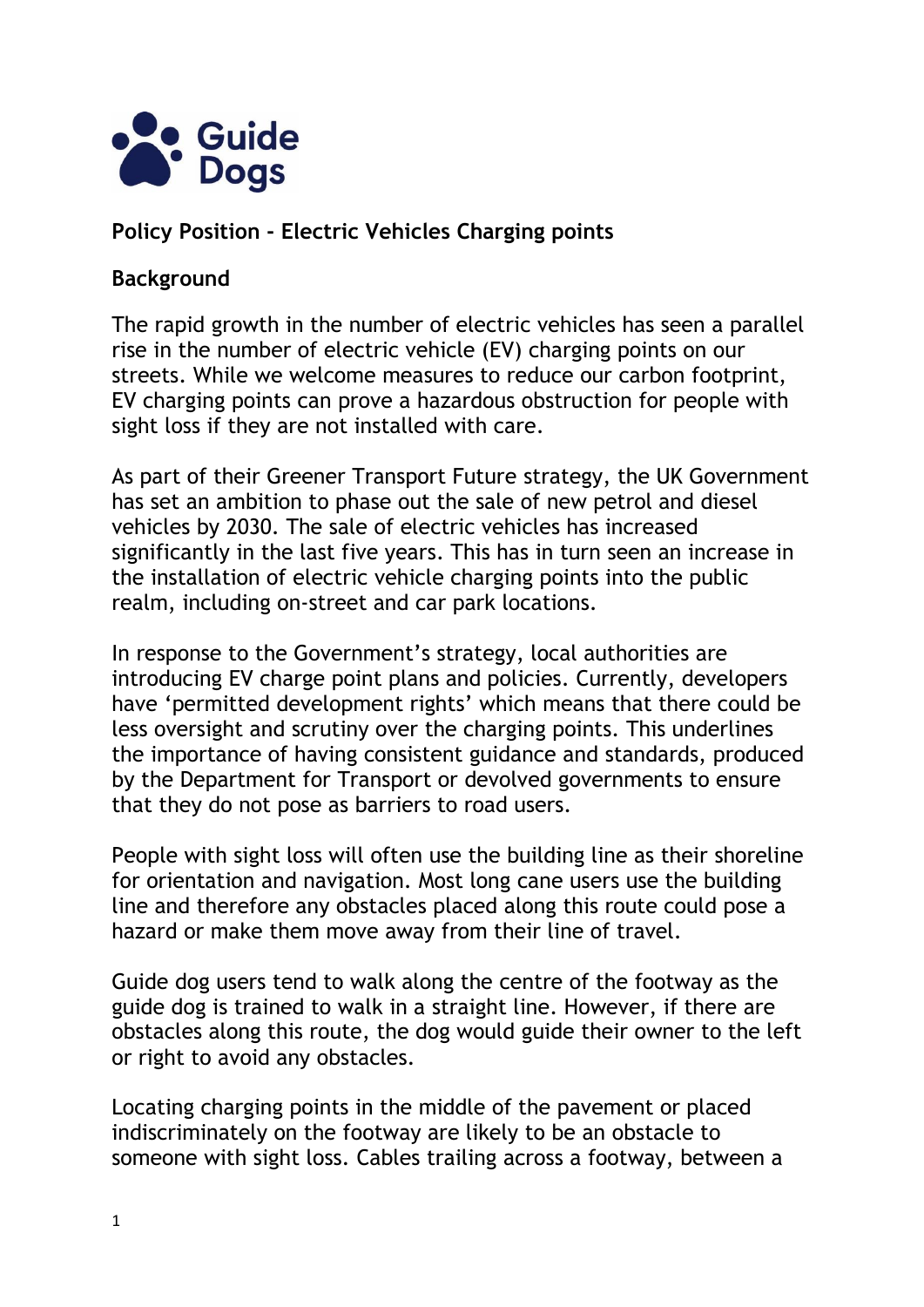charging point and vehicle will result in pavements being hazardous for blind and partially sighted pedestrians. This can also be the case if charging points are poorly located in other locations, such as car parks.

**Key stats:** 

- **Charging points that are located on the footway are likely to be a hazard for people who are visually impaired. This sort of street furniture can cause an issue, with 1 in 5 people saying they have hurt themselves, and 74% saying they have either hurt themselves or walked into street furniture in the past.**
- **60% say that street clutter is a significant obstacle to them going out independently.** (Ref: Guide Dogs – Mobily in the Built Environment survey April 2021)

# **Our position**

We strongly recommend a hierarchy of locations for EV charging infrastructure. Pavements should be the last resort and only if all other options have been exhausted. Guide Dogs is asking for the following:

- 1. Statutory guidance should be introduced to impose requirements on accessibility standards which should include (but not be limited to) the following:
- 2. The design of EV charging points, hubs or pods should be consistent to assist people with sight loss identify when they encounter them in the public realm.
- 3. Ideally, charging points should be placed on the carriageway or at fast charging locations such as public/retail car parks and petrol stations.
- 4. Charging points are installed on the pavement, there should be a clear width of 2m on the pavement for pedestrians to get around, and they should be located by the kerb edge. Cables should not be a trip hazard. This could particularly be a risk for people with sight loss. Incorporating charging points with current street furniture such as lampposts and bollards located close to the kerb would also reduce street clutter.
- 5. Charging points/pods/hubs should have contrasting features to enhance their visibility for people with sight loss. This should include good tonal contrast, and reflectors/lighting to ensure they are visible during dull weather conditions or at night.